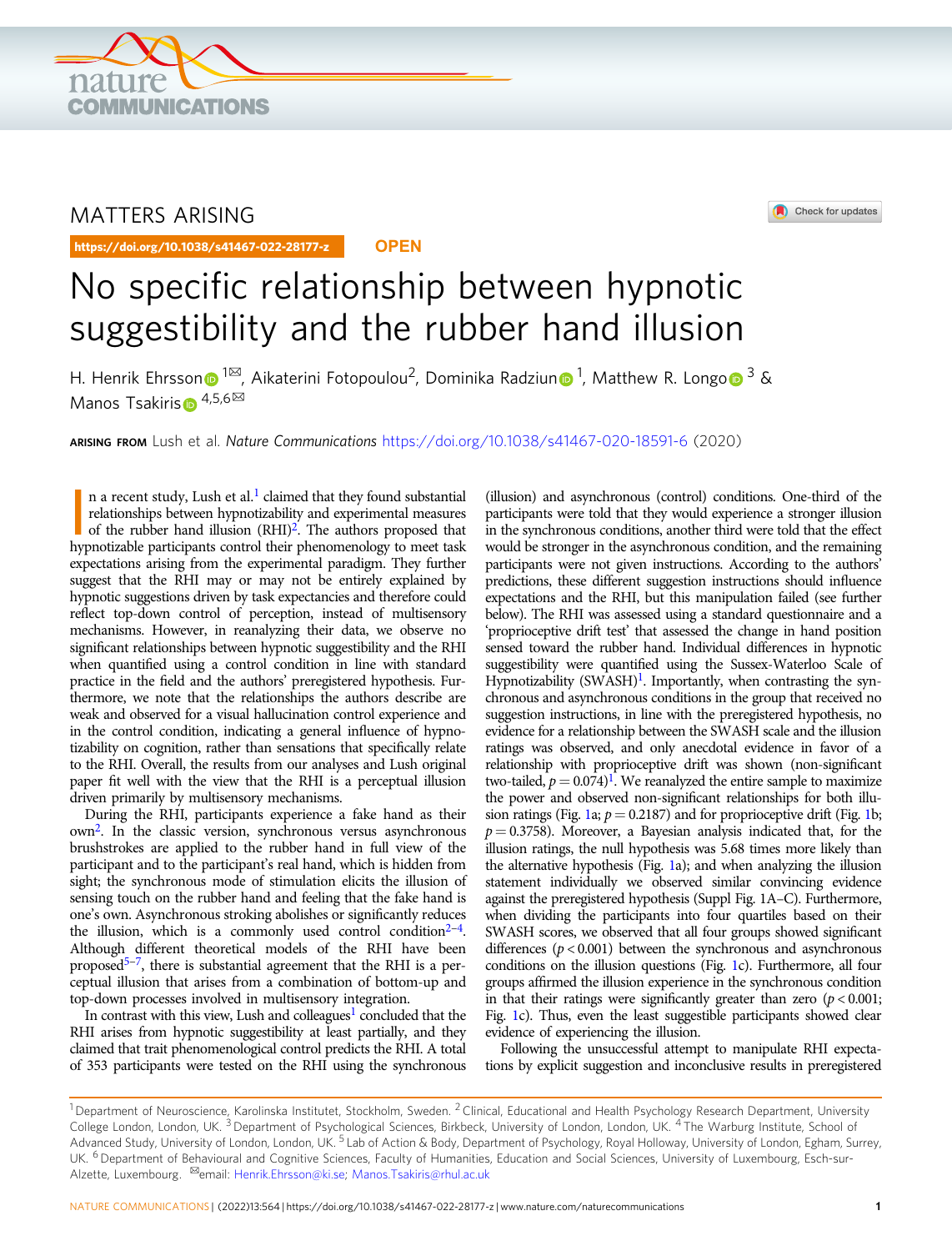<span id="page-1-0"></span>

Fig. 1 The rubber hand illusion (RHI) is resistant to hypnotic suggestibility. a No significant relationship between trait hypnotic suggestibility (SWASH) and illusion ratings (mean of questionnaire statements S1 to S3) when comparing the synchronous (illusion) and asynchronous (control) conditions ( $\mathbf{Q} = -0.066$ ,  $p = 0.219$ , 95% CI [-0.169, 0.039], BF<sub>01</sub> = 5.685, n = 353). **b** Similarly, there was no significant relationship between SWASH and proprioceptive drift when contrasting the conditions ( $\mathbf{Q} = 0.047$ ,  $p = 0.376$ ,  $95\%$  CI [-0.057, 0.151], BF<sub>01</sub> = 1.657, n = 353). c When dividing the participants into four quartiles based on the trait of hypnotic suggestibility (SWASH quartiles 1–4), the illusion is significantly induced in all groups, including the least hypnotically suggestible subjects (quartile 1). The differences in illusion ratings between the synchronous and asynchronous conditions were significant in all four quartiles (1:  $V = 2575.5$ ,  $p < 0.001$ ,  $n = 88$ ; 2:  $V = 2932$ ,  $p < 0.001$ ,  $n = 89$ ; 3:  $V = 3198$ ,  $p < 0.001$ ,  $n = 92$ ; 4:  $V = 2779.5$ ,  $p < 0.001$ ,  $n = 84$ ), and the synchronous conditions were always rated significantly >0 (1: V = 2387.5, p < 0.001; 2: V = 3258.5, p < 0.001; 3: V = 3724, p < 0.001; 4: V = 3271.5, p < 0.001). Moreover, non-parametric one-way ANOVA (Kruskal–Wallis H test) on difference in illusion ratings between the synchronous and the asynchronous conditions in four quartiles was not significant ( $y2 = 2.913$ , df = 3,  $p = 0.405$ ; a direct comparison between quartile 1 and quartile 4 in terms of condition-specific differences was also nonsignificant:  $W = 3879.5$ ,  $p = 0.574$ ). **d** Explicit suggestions before the experiment commenced did not influence the illusion since the difference in illusion rating between the synchronous and asynchronous condition was not significantly different in the three groups that were informed that they would experience the strongest illusion in the synchronous condition (suggestion synchronous;  $n = 114$ ), in the asynchronous condition (suggestion asynchronous;  $n = 115$ ) or when receiving no information (no suggestion instruction;  $n = 124$ ) (suggestion sync vs suggestion async:  $W = 6382$ ,  $p = 0.73$ ; suggestion sync vs no suggestion instruction:  $W = 7178$ ,  $p = 0.836$ ; suggestion async vs no suggestion instruction:  $W = 7422.5$ ,  $p = 0.584$ ). In all three groups, the illusion was significantly induced when contrasting the two conditions (V = 5438, p < 0.001; V = 4697, p < 0.001; V = 5169.5, p < 0.001). The data from Lush et al.<sup>1</sup> are openly available and were analyzed with RStudio software, version 1.3.1056, and the BayesFactor software package, version 0.9.12–4.2. Non-parametric tests were used (Wilcoxon signed-rank test for paired comparisons, Mann–Whitney U test for independent group comparisons) since the questionnaire data were ordinal and not normally distributed; two-tailed tests were performed. For the Bayes factor analysis, the default Cauchy priors were used. Sync synchronous condition, Async asynchronous condition, SWASH Sussex-Waterloo Scale of Hypnotizability. The boxplots (in c and d) depict the data based on their median (thick black line) and quartiles (upper and lower ends of boxes). The vertical lines, i.e., the whiskers, indicate the minimum or maximum values within 1.5x the interquartile range above and below the upper and lower quartile. The circles denote outlier observations, the furthest being the minimum or maximum values in the data.

analyses, Lush and colleagues used the whole sample to examine post hoc, exploratory correlations between the SWASH score and the two illusion measures when considering the synchronous condition in isolation. However, the hypnotic suggestibility trait accounted for only ~9% of the illusion ratings' variability. A similar relationship was found for the asynchronous control condition (9%) and a control statement describing an 'impossible' experience of visual hallucinations (12%). Noteworthy, when subtracting the control statement ratings from the illusion ratings no positive relationship with SWASH was observed (Suppl Fig. 1D–F). Thus, hypnotizability seems to influence cognition and experience rather broadly, but it does not drive the perceptions that specifically relate to the illusion condition, i.e., the sensing of touches on the synchronously stroked fake hand and the condition-specific increase in the feeling of rubber hand ownership. Moreover, due to the nonspecificity of the post hoc

findings, it cannot be excluded that they relate to different types of cognitive biases, including behavioral compliance or response bias, rather than 'genuine' phenomenological control effects.

The authors' argument for leaving out the asynchronous control condition from the analysis was that including it is supposedly not motivated by the literature. In support of this, they cited the 20 most cited publications on the RHI using questionnaires or proprioceptive drift measures, respectively, resulting in a list of 30 studies in total (Supplementary information in Lush et al.<sup>[1](#page-2-0)</sup>). However, and contrary to their claims, 28 of the 30 studies used the asynchronous control to conduct critical statistical comparisons with the synchronous condition. Moreover, their list: (1) referred to different illusion paradigms; (2) was small in comparison to the relevant RHI studies that operationalized the illusion effect as differences between conditions; and (3) was not supported by recent reviews on the RHI that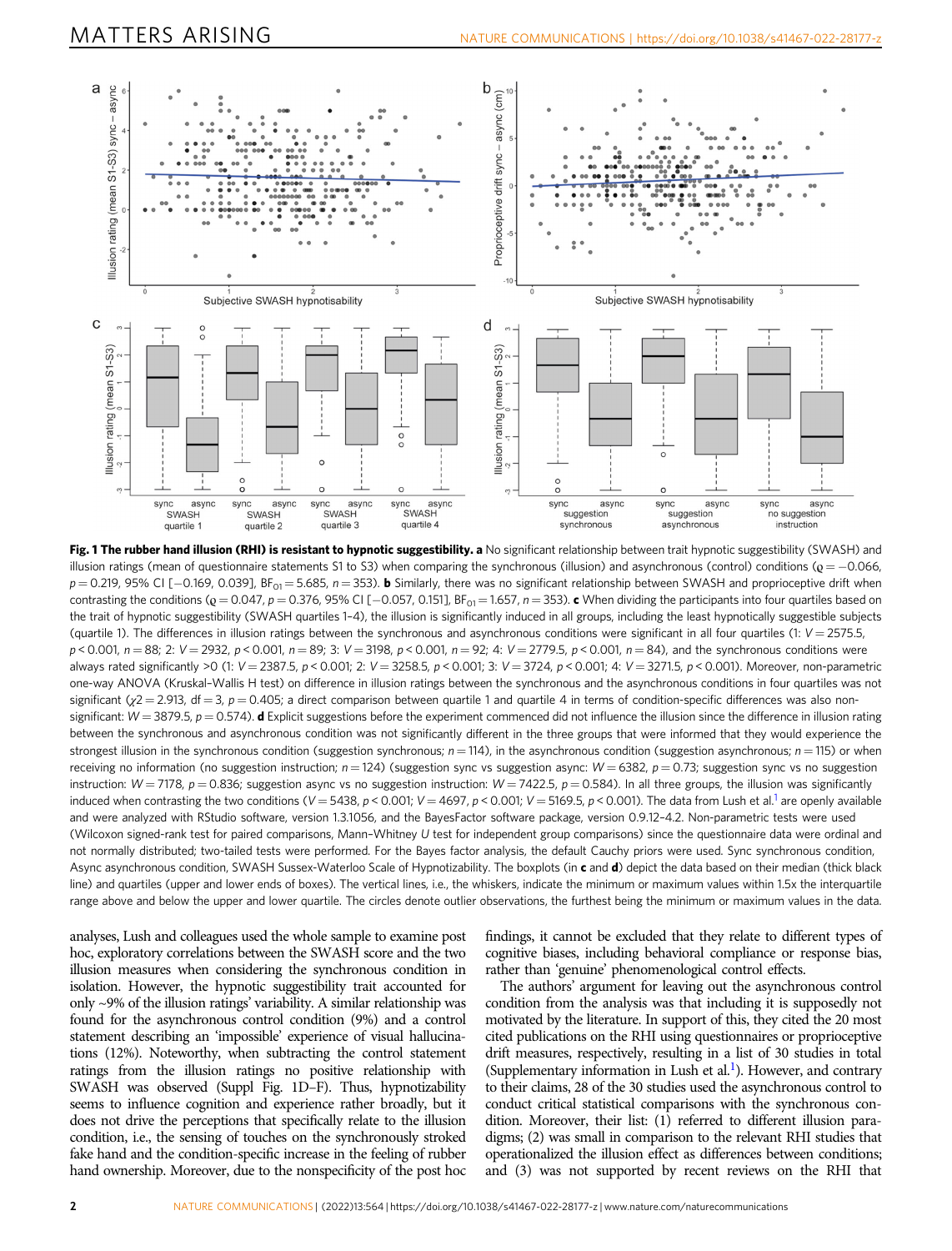<span id="page-2-0"></span>emphasized the importance of using control conditions<sup> $4,6$ </sup>. Thus, in our view, the previous literature was not reviewed correctly, and the results of the preregistered analysis concerning condition-specific relationships deserve more careful consideration.

A critical idea in phenomenological control theory is that synchronous and asynchronous conditions differ in demand characteristics and implicit suggestions. Therefore, these conditions trigger different phenomenological control, leading to the observed differences in the RHI measures. However, this hypothesis is not supported by the results, nor does it fit with the past literature. If differences in demand characteristics and implicit suggestions between the two conditions lead to different degrees of phenomenological control, as the authors theorized, this effect should be most pronounced in highly hypnotizable individuals. However, neither the findings of our analysis (Fig. [1a](#page-1-0)–c) nor the preregistered analysis<sup>1</sup> support this prediction. Furthermore, if the condition-specific differences are related to demand characteristics, they should be affected by explicit suggestions. However, we observed no significant differences in RHI ratings among the three groups that received different suggestion instructions in our analysis (Fig. [1d](#page-1-0)). These observations do not support the authors' theory but are well in line with the view that the RHI is a perceptual illusion, which should be resistant to suggestions, thoughts, and high-level conceptual knowledge.

A related concern is that when discussing prior literature, the authors emphasized the effect of demand characteristics in RHI paradigms and did not address in full the past literature that attempted to minimize and control it in various ways. For example, they did not consider previous studies that associated synchronyasynchrony differences in the RHI to the temporal window of multisensory integration. Such studies systematically manipulated the degree of asynchrony and found that the illusion gradually diminished as visual and tactile stimuli became increasingly temporally incongruent, and the RHI was abolished for asynchronies  $>$ 200–300 ms<sup>8–11</sup>. This precise temporal rule fits well with the temporal window of integration of multisensory cortical neurons $12$ , causal inference theories of multisensory integration<sup>7,11,13</sup>, and the past body representation literature<sup>2,3,5,7-11,14,15</sup>. However, this precise temporal rule is not explained by phenomenological control theory because suggestions have been well controlled in studies using subtle experimental manipulations of asynchrony. Psychophysical approaches that better control cognitive bias have also been used in RHI studies with subtle asynchrony manipulations $11$ .

In summary, the results from the study by Lush and colleagues<sup>1</sup> provide an addition to the growing literature on individual differences in the RHI. However, they do not present evidence that fundamentally alters our understanding of the relationship between top-down control of experience and perceptual mechanisms.

Reporting summary. Further information on research design is available in the Nature Research Reporting Summary linked to this article.

#### Data availability

The data is from Lush et al.<sup>1</sup> and is publicly available at: <https://osf.io/huwxd/>. The source data underlying Fig. [1](#page-1-0) and Supplementary Fig. 1 is provided as a Source Data file. Source data are provided with this paper.

Received: 16 October 2020; Accepted: 7 January 2022; Published online: 28 January 2022

#### References

- 1. Lush, P. et al. Trait phenomenological control predicts experience of mirror synaesthesia and the rubber hand illusion. Nat. Commun. <sup>11</sup>, 4853 (2020).
- 2. Botvinick, M. & Cohen, J. Rubber hands 'feel' touch that eyes see. Nature <sup>391</sup>, 756 (1998).
- 3. Tsakiris, M. & Haggard, P. The rubber hand illusion revisited: visuotactile integration and self-attribution. J. Exp. Psychol. Hum. Percept. Perform. <sup>31</sup>, 80–91 (2005).
- Riemer, M. et al. The rubber hand universe: on the impact of methodological differences in the rubber hand illusion. Neurosci. Biobehav. Rev. <sup>104</sup>, 268–<sup>280</sup>  $(2019)$
- 5. Tsakiris, M. My body in the brain: a neurocognitive model of body-ownership. Neuropsychologia <sup>48</sup>, 703–712 (2010).
- 6. Ehrsson, H. H. Multisensory Perception: From Laboratory to Clinic (eds. K. Sathian and V. S. Ramachandran) (Elsevier Inc./Academic Press, 2020).
- 7. Samad, M., Chung, A. J. & Shams, L. Perception of body ownership is driven by Bayesian sensory inference. PLoS ONE <sup>10</sup>, e0117178 (2015).
- 8. Shimada, S., Fukuda, K. & Hiraki, K. Rubber hand illusion under delayed visual feedback. PLoS ONE <sup>4</sup>, e6185 (2009).
- 9. Shimada, S. et al. Relationship between sensitivity to visuotactile temporal discrepancy and the rubber hand illusion. Neurosci. Res. <sup>85</sup>, 33–38 (2014).
- 10. Costantini, M. et al. Temporal limits on rubber hand illusion reflect individuals' temporal resolution in multisensory perception. Cognition <sup>157</sup>, 39–48 (2016).
- 11. Chancel, M. & Ehrsson, H. H. Which hand is mine? Discriminating body ownership perception in a two-alternative forced-choice task. Atten. Percept. Psychophys. <sup>82</sup>, 4058–4083 (2020).
- 12. Avillac, M., Ben Hamed, S. & Duhamel, J. R. Multisensory integration in the ventral intraparietal area of the macaque monkey. J. Neurosci. <sup>27</sup>, 1922–<sup>1932</sup> (2007).
- 13. Kording, K. P. et al. Causal inference in multisensory perception. PLoS ONE <sup>2</sup>, e943 (2007).
- 14. Longo, M. R. et al. What is embodiment? A psychometric approach. Cognition 107, 978–998 (2008).
- 15. Tsakiris, M. et al. Hands only illusion: multisensory integration elicits sense of ownership for body parts but not for non-corporeal objects. Exp. Brain Res. 204, 343–352 (2010).

#### Acknowledgements

H.H.E. was funded by European Research Council under the European Union's horizon 2020 research and innovation programme (SELF-UNITY) and the Swedish Research Council.

#### Author contributions

H.H.E., A.F., D.R., M.R.L., and M.T. wrote the manuscript. D.R. analyzed the data and produced the figures. All authors contributed to the revisions and approved the final version of the article.

#### Competing interests

The authors declare no competing interests.

#### Additional information

Supplementary information The online version contains supplementary material available at [https://doi.org/10.1038/s41467-022-28177-z.](https://doi.org/10.1038/s41467-022-28177-z)

Correspondence and requests for materials should be addressed to H. Henrik Ehrsson or Manos Tsakiris.

Peer review information Nature Communications thanks the anonymous reviewers for their contribution to the peer review of this work.

Reprints and permission information is available at <http://www.nature.com/reprints>

Publisher's note Springer Nature remains neutral with regard to jurisdictional claims in published maps and institutional affiliations.

Open Access This article is licensed under a Creative Commons  $\odot$ Attribution 4.0 International License, which permits use, sharing, adaptation, distribution and reproduction in any medium or format, as long as you give appropriate credit to the original author(s) and the source, provide a link to the Creative Commons license, and indicate if changes were made. The images or other third party material in this article are included in the article's Creative Commons license, unless indicated otherwise in a credit line to the material. If material is not included in the article's Creative Commons license and your intended use is not permitted by statutory regulation or exceeds the permitted use, you will need to obtain permission directly from the copyright holder. To view a copy of this license, visit [http://creativecommons.org/](http://creativecommons.org/licenses/by/4.0/) [licenses/by/4.0/](http://creativecommons.org/licenses/by/4.0/).

© The Author(s) 2022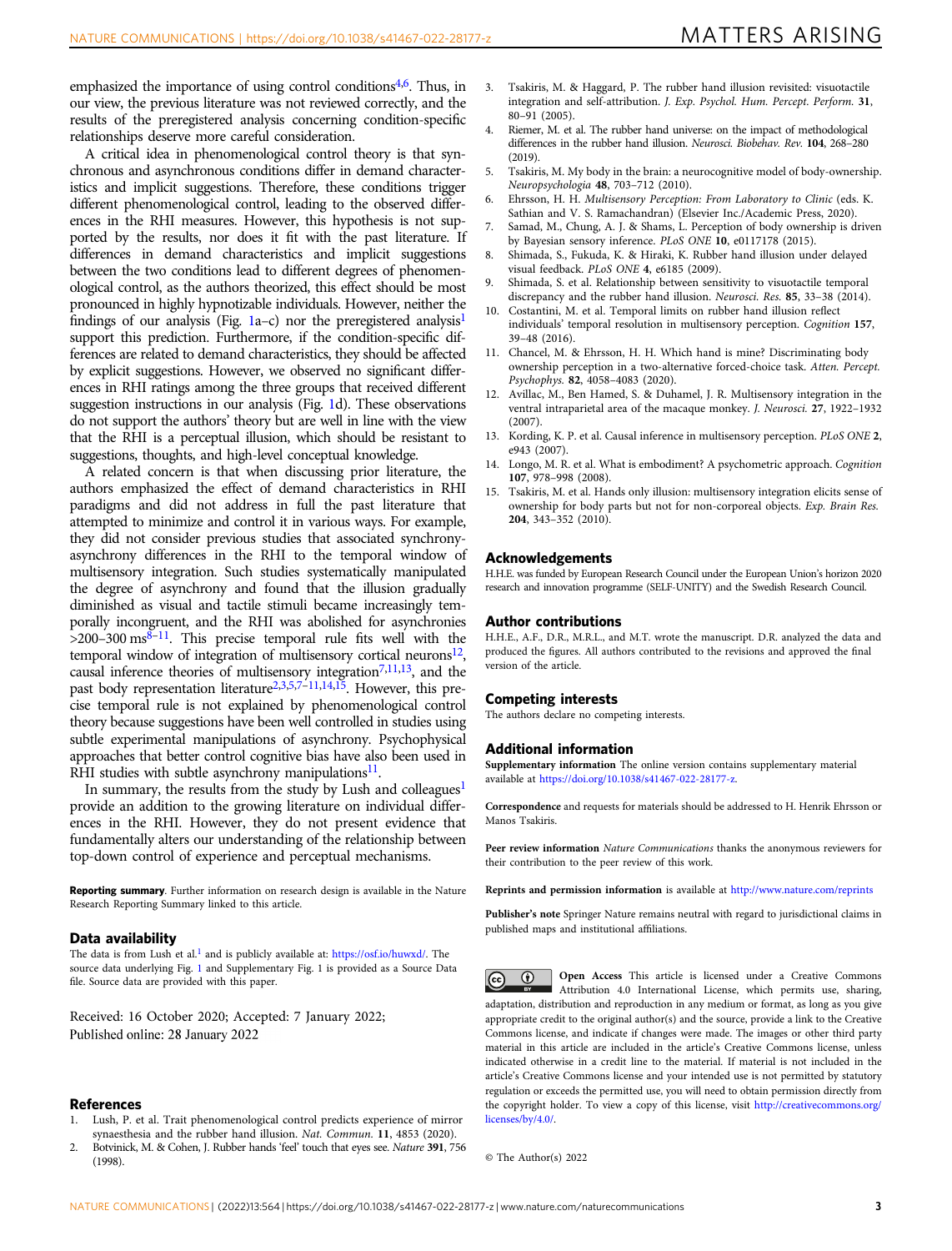## **Matters Arising: No specific relationship between hypnotic suggestibility and the rubber hand illusion**

**Ehrsson et al**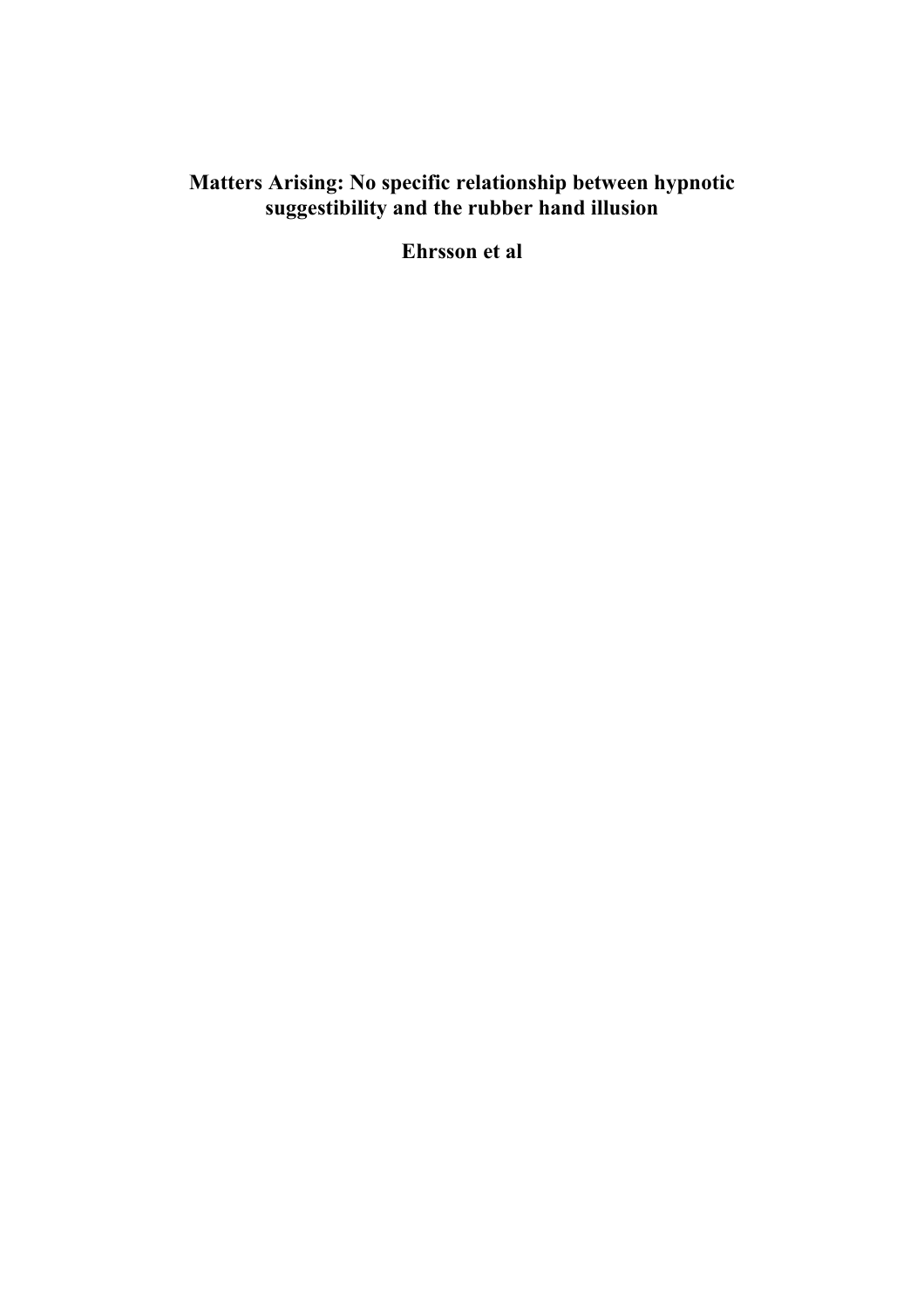### **Supplementary Figure.**



**Supplementary Fig. 1. A.** Significant *negative* relationship between trait hypnotic suggestibility (SWASH) and the ratings on the first illusion statement (S1), referring to sensing touch on the rubber hand when comparing the synchronous (illusion) and the asynchronous (control) conditions ( $\varrho = -0.137$ ,  $p = 0.01$ , 95% CI [-0.238, -0.033], BF<sub>01</sub> = 0.442654, n = 353). That is, a negative relationship directly *against* the authors' (one-tailed) pre-registered hypothesis. **B.** No significant relationship between trait hypnotic suggestibility (SWASH) and the ratings on the second illusion statement (S2), which relates to experiencing the touch one feels being caused by the touches one sees on the rubber hand, when comparing the synchronous (illusion) and the asynchronous (control) conditions ( $\varrho = -0.022$ ,  $p = 0.686$ , 95% CI [-0.126, 0.083],  $BF_{01} = 7.88$ , n = 353). **C.** No significant relationship between trait hypnotic suggestibility (SWASH) and ratings on the third illusion statement (S3) that refers to the explicit feeling of ownership of the rubber hand when comparing the synchronous (illusion) and the asynchronous (control) conditions ( $\varrho = 0.003$ ,  $p = 0.962$ , 95% CI [-0.102, 0.107],  $BF_{01} = 7.525$ , n = 353). **D.** Significant *negative* relationship between trait hypnotic suggestibility (SWASH) and the rating difference score when comparing the illusion statement S1 to control statement S4 ( $\varrho$  = -0.189, p < 0.001, 95% CI [-0.288, -0.086], BF<sub>01</sub> = 0.009, n = 352); that is a relationship that goes *against* the predication of the phenomenological control hypothesis. **E.** No significant relationship between trait hypnotic suggestibility (SWASH) and the rating difference score when comparing the illusion